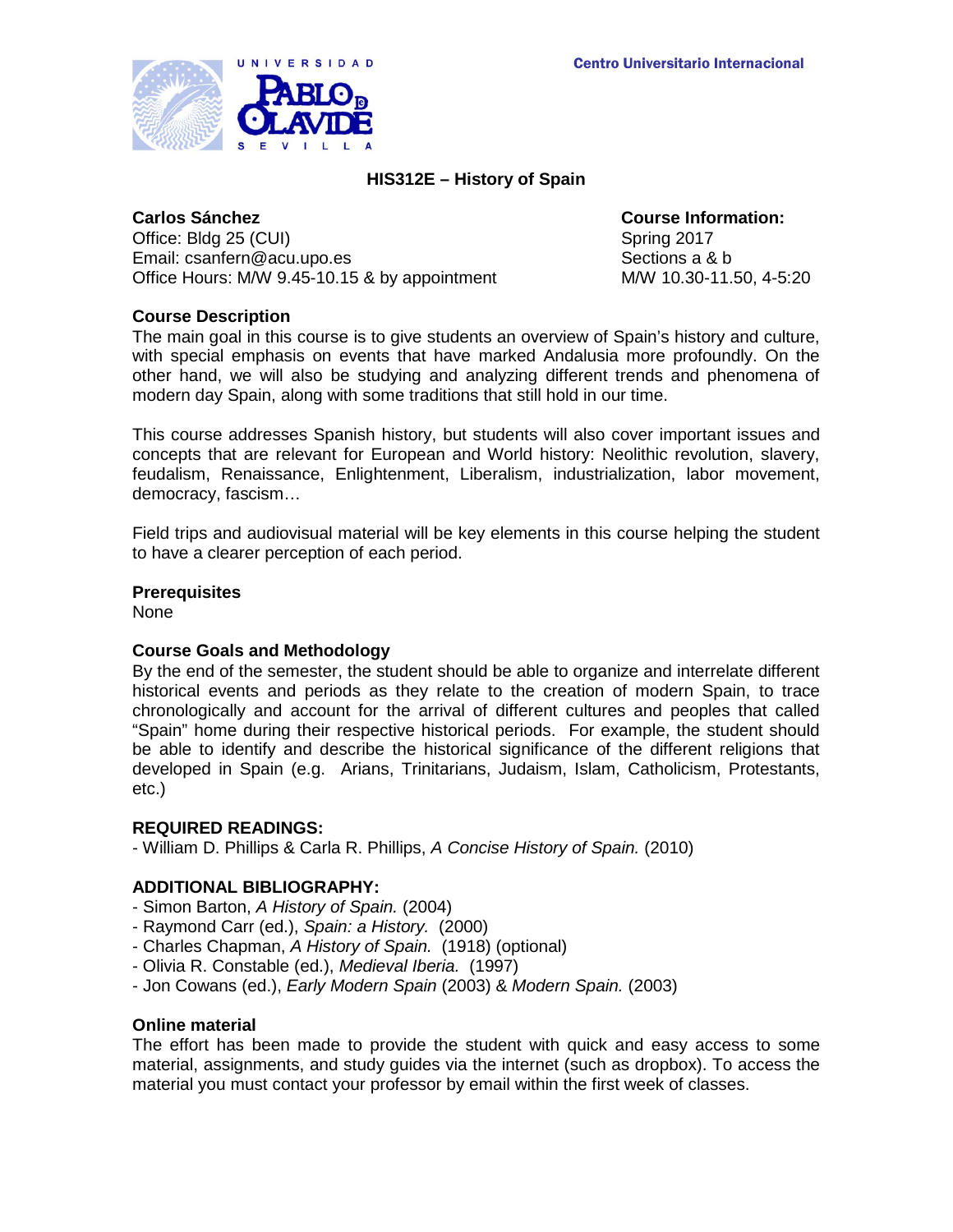It is the student's responsibility to check the online material on a regular basis, since many assignments will be posted on-line and will not be announced in class. Also, it is the student's responsibility to confirm access to this platform.

## **General Course Policies**

Please keep your mobile devices turned off during class. The usage of mobile devices during class time will result on an automatic absence. (See absence policy below).

Personal computers (or tablets) can be used in class for note-taking; however, the misuse of this device will result in losing this privilege. To facilitate class participation, food will not to be consumed in class.

### **Course Requirements and Grading**

Oral participation is very important, and each of you is expected to contribute enthusiastically and to be courteous while in class. The participation grade will take into account your initiative and creativity during the different activities scheduled during the course, but also any outside activity that you participate in. You must come prepared to class, which means that you are required to read the assigned chapters *prior* to class, and you are expected to arrive on time.

There will be two examinations: a midterm and a final exam. There will also be two concise commentaries of primary sources (2-3 pages) due throughout the semester. Further information will be given in due course.

The student will be provided with a short guide on how to write an historical commentary. The purpose of these small assignments is to provide the student with a firsthand account of the events discussed in class, as well as permit the student to critically think about and analyse historical documents.

| 10%            |
|----------------|
| 30% (15% each) |
| 60% (30% each) |
|                |

All assignments will be graded using the Spanish grade scale, please see the UPO student handbook for further detail.

#### **Attendance and Punctuality**

Attendance is mandatory. More than 3 unexcused absences will result in the lowering of the final grade. Students with more than 2 such absences may not challenge the final grade received. Punctuality is required – lateness will be penalised by 0.5 (over 15 minutes) or 1 absence (over 30 minutes). Students who were absent for medical reasons, must submit a physician note upon their return to class.

Students who miss class, regardless of reason, must contact their professor in order to find out which material they have missed.

### **Missed or Late Work**

Unless otherwise stated, all assignments must be typed according to the guidelines given and must be submitted at the beginning of each class, or the given time if submitted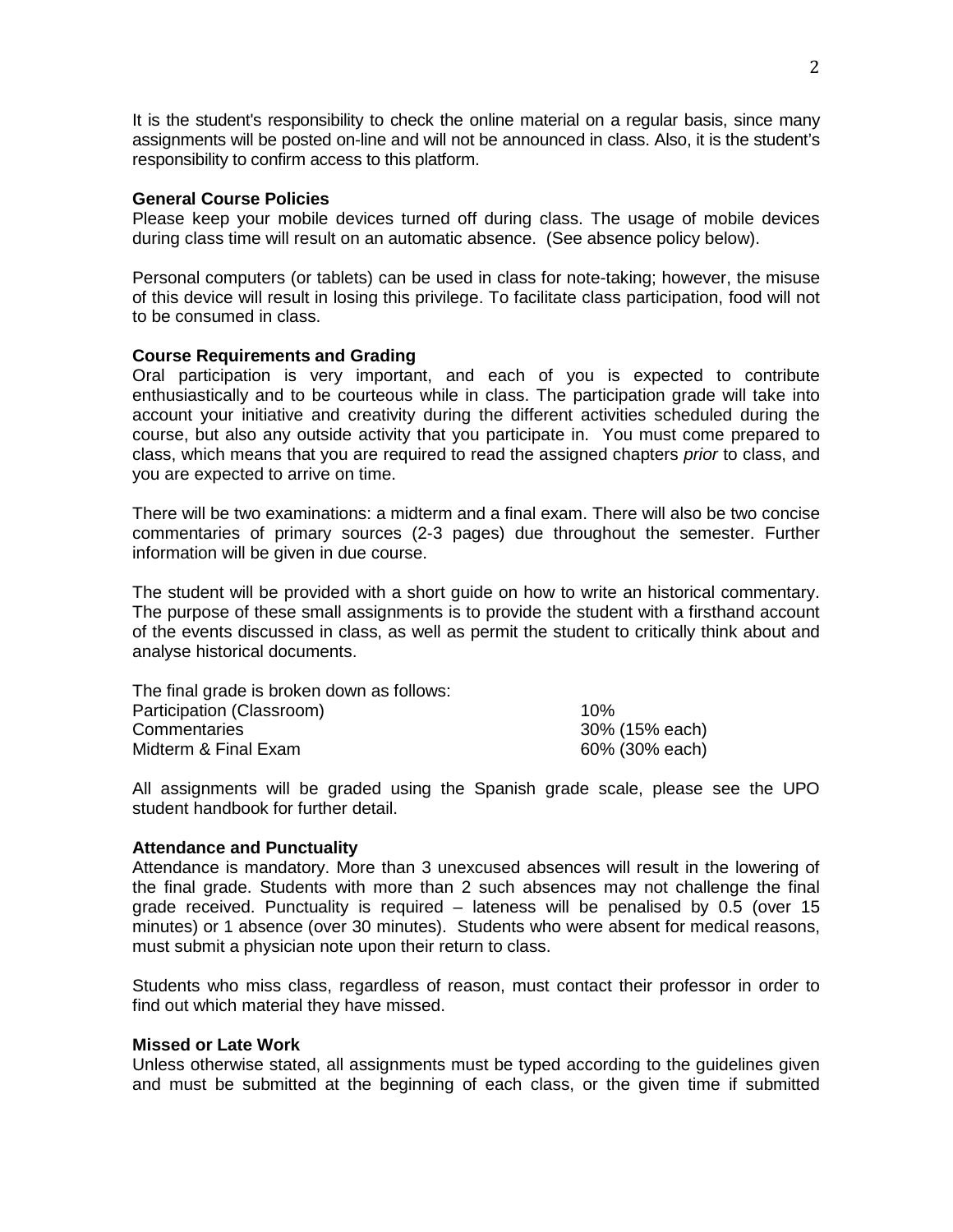online. No late assignments will be graded, unless it is due to an excused absence (usually medical). Missed or late work will be automatically given a zero.

## **Academic Dishonesty**

Academic integrity is a guiding principle for all academic activity at Pablo de Olavide University. Cheating on exams and plagiarism (which includes copying from the internet) are clear violations of academic honesty. A student is guilty of plagiarism when he or she presents another person's intellectual property as his or her own. The penalty for plagiarism and cheating is a failing grade for the assignment/exam and a failing grade for the course. Avoid plagiarism by citing sources properly (using footnotes or endnotes and a bibliography).

## **Students with Disabilities**

If you have a disability that requires special academic accommodation, please speak to your professor within the first three (3) weeks of the semester in order to discuss any adjustments. It is the student's responsibility to provide the International Center with documentation confirming the disability and the accommodations required (if you have provided this to your study abroad organization, they have most likely informed the International Center already but please confirm).

## **Behavior Policy**

Students are expected to show integrity and act in a professional and respectful manner at all times. A student's attitude in class may influence his/her participation grade. The professor has a right to ask a student to leave the classroom if the student is unruly or appears intoxicated. If a student is asked to leave the classroom, that day will count as an absence regardless of how long the student has been in class.

## **Course Schedule**

**Session 1** – Introduction & the Iberian Peninsula: its geography and its people.

**Session 2** – Prehistory I: from the Palaeolithic to the Metal Ages & Natives Cultures.

**Session 3 & 4** – Ancient History: Celtics, Phoenicians, Greeks, and Carthaginians & Roman Hispania.

**Session 5** – Late Antiquity & Early Middle Ages: fall of Rome to the Germanic invasions.

**Session 6, 7, 8, & 9** – Middle Ages: from the Visigoths to the Trastamaras.

**Session 10, 11** – The creation of the "modern state": from the Catholic Monarchs to Philip I.

## **March 8 – Midterm Exam.** Paper **commentary I** *due IN CLASS – NO EXCEPTIONS*

**Session 14 & 15** – The sixteenth century: from Charles I to Philip II (birth of an Empire).

**Session 16** – The seventeenth Century: from Philip III to the War of Spanish Succession.

**Session 17 & 18** – The eighteenth century: from the Bourbons to Bonaparte (1700-1808). **Session 19 & 20** – The nineteenth century: 1808-1898.